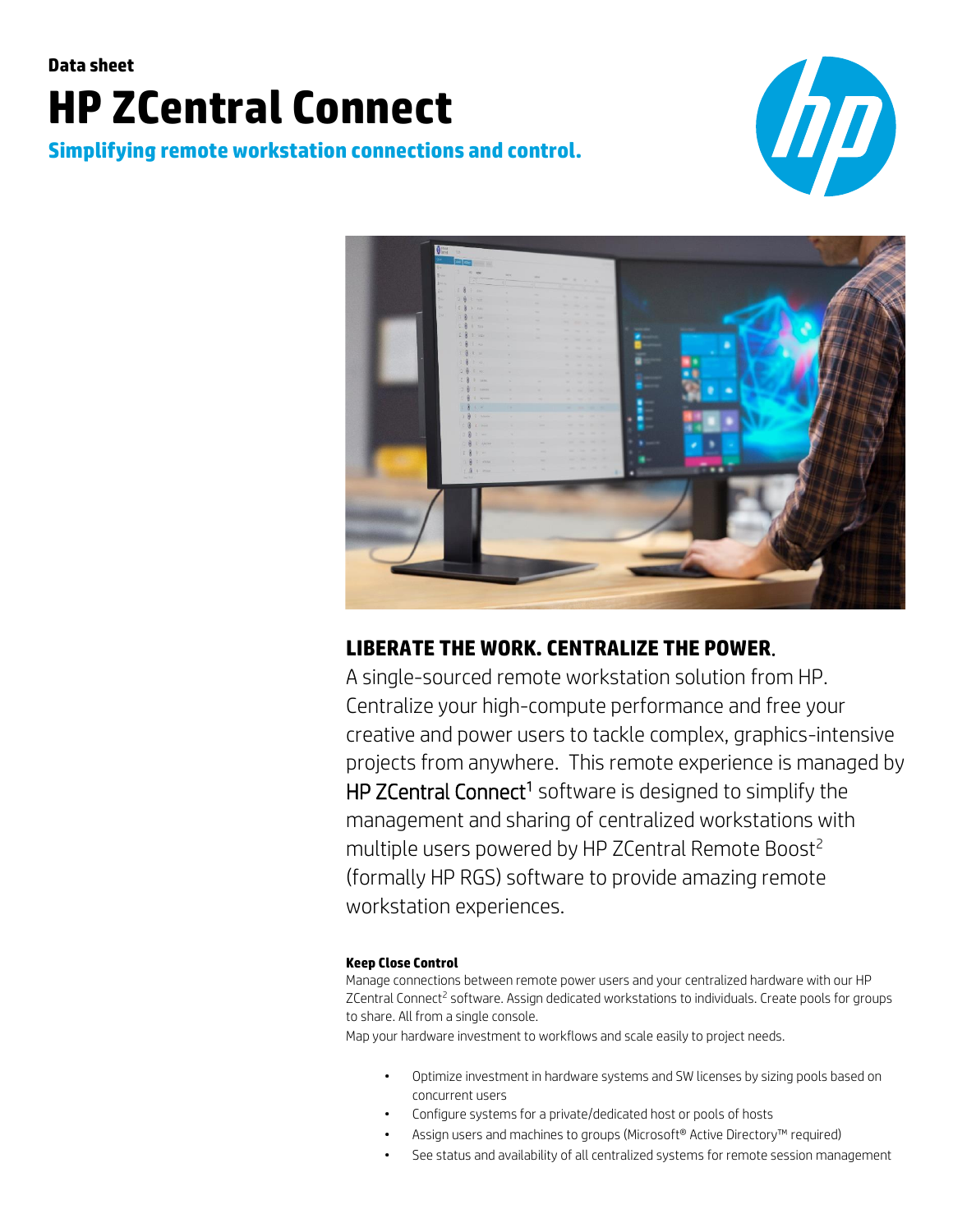#### **Monitor Connections and Control Power Remotely**

Save the trip to the data room with remote power on/off for your Z Workstations (requires Intel® Active Management Technology provisioning required). IT Administrators can enable or disable this feature for remote user use.

Prevent unmanaged connections and monitor the health status of ZCentral 4R. Plus, easily identify individual ZCentral 4R units in the data closet or room with the new LED locator activation option in the ZCentral Connect Host console.

#### Click to Connect

No need to remember an IP addresses, just click on the system name and connect to establish your one to one dedicated workstation session.

- One simple interface. Connect to a workstation from almost any end-point device<sup>3</sup> including slim, light devices from the office or on the go.
- Connect to the next available system in a pool or the same machine every time. Quickly and easily return to active sessions.
- IT Administrators can easily set access and control policies via Active Directory.

#### Global reassurance

Each License to use (LTU) HP ZCentral Connect requires the purchase of 1-year of ZCentral Connect Software Support Service available on hp.com/ZCentral. This service includes 1-year of phone-in technical support. (Check https://www8.hp.com/us/en/contact-hp/ww-contact-us.html for availability for your country)

ZCentral Designed to empower your global workforce. Try before you buy: 60-day evaluation license, software, user guides and white papers available for download from hp.com/zcentral.

- 1. HP ZCentral Connect Software requires purchase of a perpetual floating license per simultaneous connection and purchase of 1-year ZCentral Connect Software Support Service and requires download at hp.com/ZCentral. Requires HP ZCentral Remote Boost Software which can be downloaded at hp.com/ZCentralRemoteBoost, a Windows 10 (version 1607 or newer), Windows Server 2016 or newer operating system, Microsoft Active Directory and Intel Active Management Technology for select features.
- 2. HP ZCentral Remote Boost does not come preinstalled on Z Workstations but can be downloaded and run on all Z desktop and laptops without license purchase. With non-Z sender devices, purchase of perpetual individual license or perpetual floating license per simultaneously executing versions and purchase of ZCentral Remote Boost Software Support is required. ZCentral Remote Boost requires Windows 10, RHEL/CentOS (7 or 8), UBUNTU 18.04 or 20.04 LTS, or HP ThinPro 7.1 operating systems. MacOS (10.13, 10.14, 10.15) operating system is only supported on the receiver side. Requires network access. The software is available for download at hp.com/ZCentralRemoteBoost.
- 3. ZCentral Remote Boost requires Windows 10, RHEL (7 or 8), UBUNTU 18.04/20.04 LTS, or HP ThinPro 7 operating systems. MacOS (10.13 or newer) operating system is only supported on the receiver side. Requires network access.

#### Liberate the Work.

#### Centralize the Power.

[ZCentral@hp.com](mailto:ZCentral@hp.com) [www.hp.com/zcentral](http://www.hp.com/zcentral) [www.hp.com/zcentralremoteboost](http://www.hp.com/zcentralremoteboost)

© Copyright 2020 HP Development Company, L.P. The information contained herein is subject to change without notice. The only warranties for HP products and services are set forth in the express warranty statements accompanying such products and services. Nothing herein should be construed as constituting an additional warranty. HP shall not be liable for technical or editorial errors or omissions contained herein.